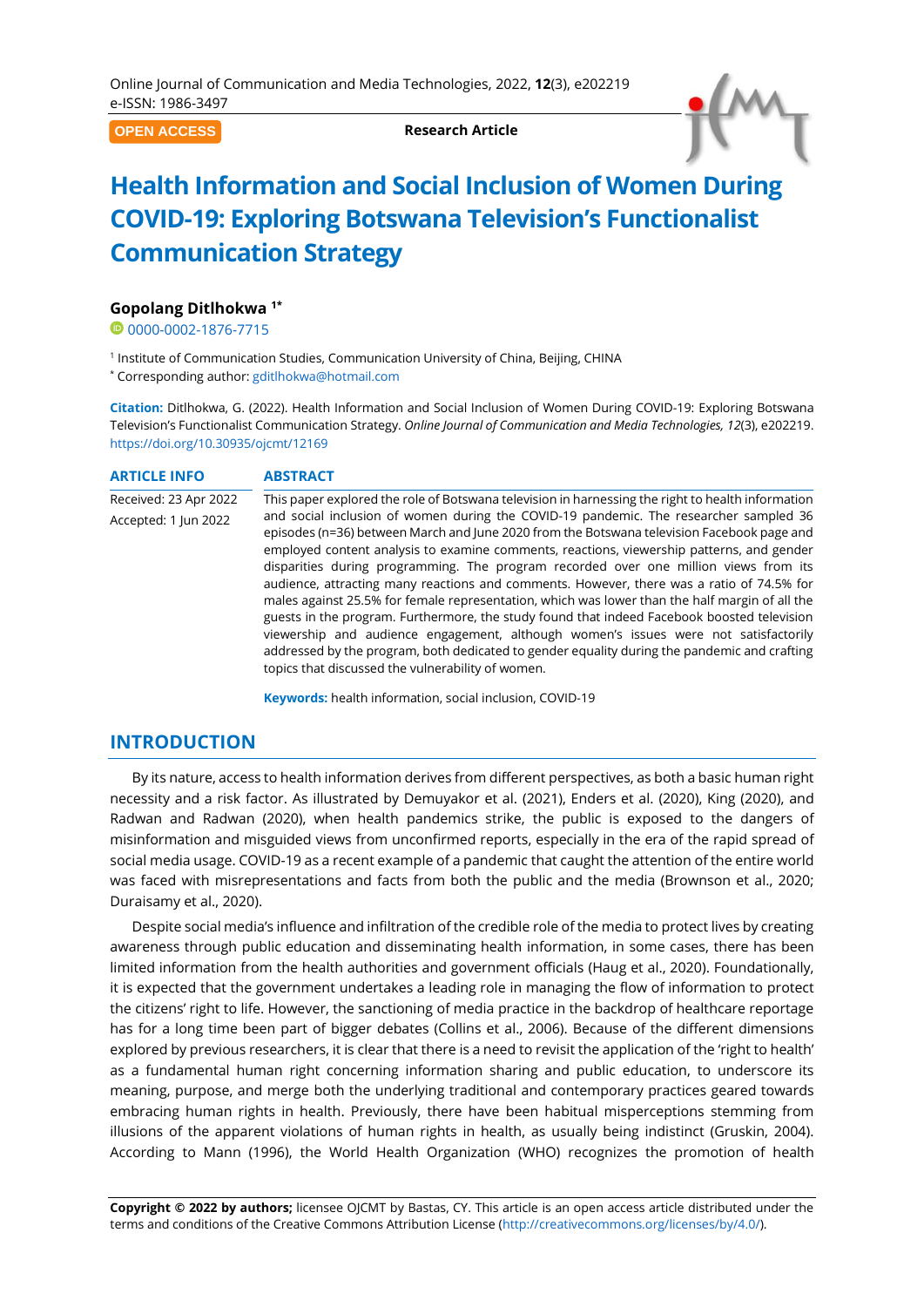information as a necessity for human rights protection, by ensuring that the information serves both the mental, physical and social well-being of every individual. It is within this scope that emerging issues mostly speak to lack of proper medical care, unfair treatment by health professionals-ethical misconduct, and inadequate policies that govern the existing health practices than addressing the pivotal role played by the media to facilitate and ensure credibility on the shared information. The Geneva Declaration of 2005 for example, recognizes the media to be a strategic partner whenever a public health emergency occurs, by fulfilling trust, improving knowledge (providing education to encourage appropriate actions and behaviors when dealing with health emergencies), and strengthening cooperation within societies (Covello & Hyer, 2005).

While justifying the right to health information, another discrepancy is the little attention dedicated to an equal gender representation of those at the helm of the control and management of information in times of public health emergencies. This may include being the face of communication strategies during the control and management of a pandemic and addressing the public on radio, television, and online platforms. As noted by Heidari et al. (2020), Jansen et al. (2017), and Kalabikhina (2020), gender particularities always emerge as a hindrance to social inclusion, especially with less representation of women in key strategic positions. This study, therefore, seeks to explore the propagation of information under the COVID-19 pandemic in Botswana, through television as a medium of information dissemination, and indicate how gender equality has been achieved as regards the right to health information. In March 2020, the WHO officially declared COVID-19 a health pandemic (Cucinotta & Vanelli, 2020). As a result, many countries began to knit measures to control and manage the virus, which also led Botswana Television (Btv) to coin a television program named 'COVID-19 Botswana Responds,' with the aim of fast-tracking information delivery to the public. The program was structured to be presenter-driven, where various guests were invited for sit-in studio discussions on a range of topics concerning COVID-19 management, hence the naming. Within this program, the guests came from different government departments, parastatals, and non-governmental organizations across Botswana. Most important, the program was broadcast simultaneously on its satellite, terrestrial, and Facebook live-streaming through the Btv Facebook page. At the end of the show, the previously streamed episodes [on Facebook] could be replayed anytime, this time as recorded content, which taps from Facebook algorithms that allow for future retrieval of previously live-streamed videos (Parsons, 2018). Btv is a state-owned broadcaster under the control of the Office of the President, arguably operating as a public service broadcaster (Balule, 2013; Mosanako, 2014).

## **LITERATURE REVIEW**

#### **A Right to Health Information**

A majority of studies view health information from the perspective of medical records, with much emphasis on 'improved' healthcare systems, especially with infectious diseases (Chaudhry et al., 2006; Cheol Seong et al., 2016; Zheng et al., 2014). Improvement is used herein, to selectively refer to efficiency through computerizing health-related data and making it available for assessment on medical grounds without any guarantee to make such information publicly available.

When studying the usage of the Internet as a search tool for health-related information, Polgreen et al. (2008), and Scanfeld et al. (2010) positioned public health organizations at the forefront of making available the health (public) information via Web 2.0 applications for ease of access, for awareness and educational purposes. These include information that is by extension, shared on social media networks either by the media or the public. The researchers argued that there had been a noticeable tradition of engaging in the vetting process, where web-based information is scrutinized to determine its authenticity and origin. Although both of these studies pursue technological inclusion in health information, what distinguishes their views is that the former focused more on the health informatics data, while the latter skewed towards information published on the Internet either for public consumption or otherwise.

Certainly, as media technologies continue to advance with improved convergence features and capacity, it becomes debatable that health information could be accessible to all. According to Sato et al. (2019), there is a need to view equal information distribution as regards health matters by first identifying pertinent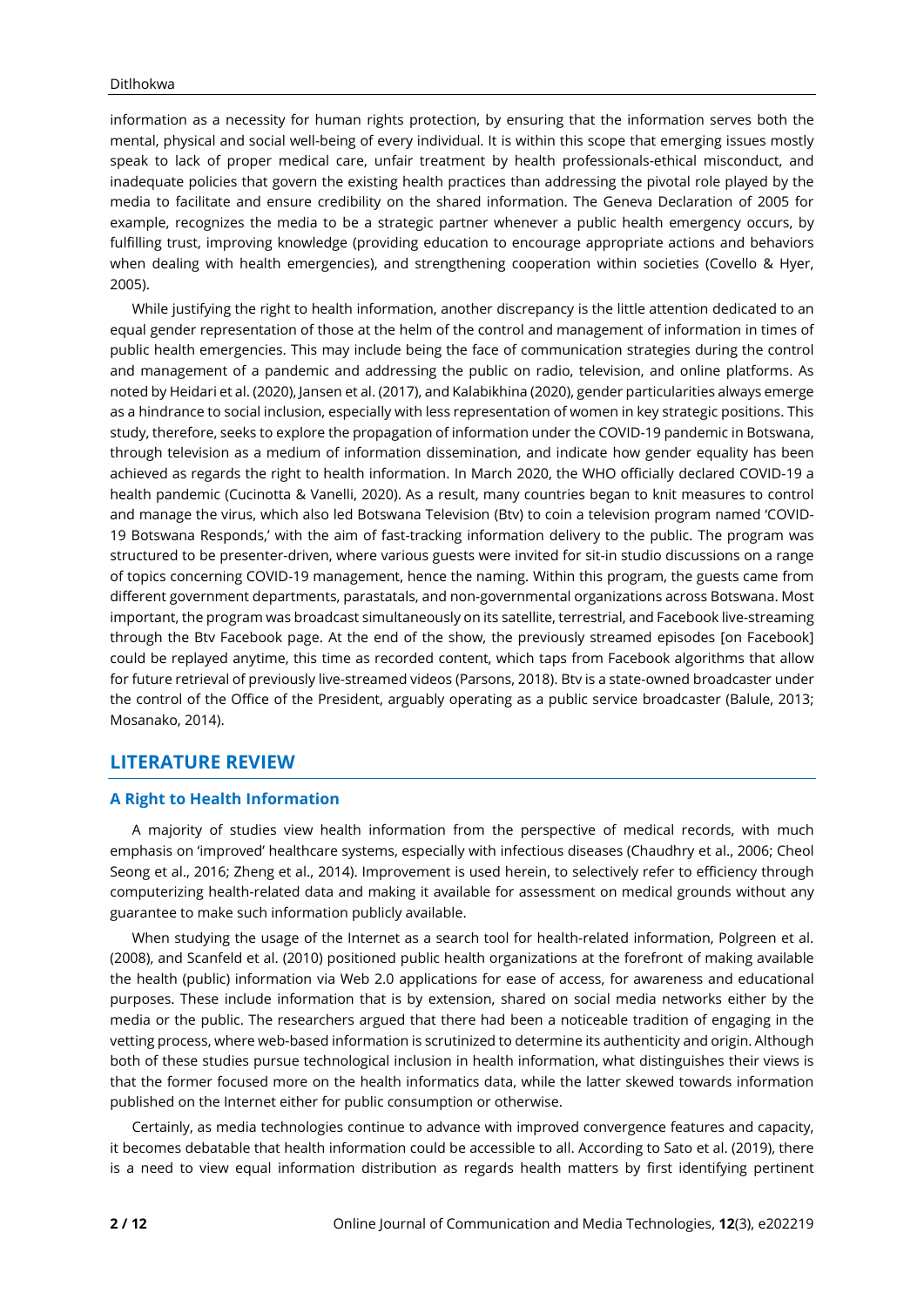disparities in the way people access health information from the media. This goes further to suggest an imbalance in trust levels between different social groups about their preference for the Internet over traditional media or vice versa. Given the above, the merger between television and social media is becoming an admirable theme that needs further exploration, especially within the scope of the functions of the media, the government, and the society that is served by both the media and the government.

#### **Viewing Television Through Facebook for Mass Outreach**

Television is one of the trusted sources of information during health crises, and it can be acknowledged to graciously merge with other technological forms such as social media apps to harness rapid information delivery. A couple of years ago, social media's rise had almost threatened the existence of traditional media, as it was poised to take over the information space (Hughes et al., 2012; Turcotte et al., 2015). However, that is not the case anymore, as the evolution of technology have already facilitated the two mediums to harmoniously work together. Moe et al. (2016) and Maca et al. (2016) emphasize the great changes that occurred over the years, with information availability and reinvigorated audience engagement of the 21st century, owing to new media technologies. Notably, a combination of Facebook and television improves active participation from the social audience (Ouma, 2013). During public health emergencies like COVID-19, which spreads quickly from human to human (Madubueze et al., 2020), there is a need for swift public outreach utilizing technology.

Regardless of the authenticity of the information, its source, or origin, the public's trust normally rests upon health professionals as the most reliable providers of accurate health information. According to Ntsala and Dikotla (2019), the public has for a long time been expected to visit their nearest health facilities to get health-related information. However, since the beginning of the COVID-19 pandemic, health information had to be shared through multiple platforms to reduce congestion at health facilities and elsewhere. That is why social television was at its peak as content consumption was mostly channeled through the Internet, to reinforce online communication strategies that were employed to boost public outreach by linking television programming to social media sites such as Facebook (Geni et al., 2021), without the public being expected to throng health facilities for information. Even before COVID-19, there has been a growing presence of Facebook globally which has attracted irresistible research interest, viewed as one of the most used social networking sites (Moyo, 2019; Snelson, 2016; Tremayne, 2017).

Certainly, shifting to online health reporting and crisis information management not only increases the availability of information but also promotes social television viewership, and improves interactions and audience engagement (Kim et al., 2021). Aided by its feature Facebook Live, Facebook's popularity was sharply increased by the algorithms that allow usage of extended devices such as mobile phones that propagate quick access to information and sharing, where viewers would no longer need to be at home watching content on a television set (Hammock, 2017; Kümpel et. al., 2015). With the help of the above literature, the researcher seeks to answer the following question:

**RQ1-**How has the strategy to Livestream COVID-19 program harnessed the audience's right to health information?

#### **Social Inclusion and Promoting Women's Leadership in a Pandemic**

Regarding the COVID-19 pandemic, pressure groups, researchers, and media reports about the social inclusion of women veered towards equity in healthcare support and protection of the poor and the vulnerable from distress and infections. According to Rawal (1970), social inclusion is a contextual concept that takes a dualistic form that also involves exclusion, hence the inadequate sole definition of the term. However, Hayes et al. (2008) aligned the social inclusion concept towards advocacy for equal social participation, fair social integration, and equal distribution of power. On the other hand, Cobigo et al. (2012) define social inclusion from a human rights perspective, positioning individuals or groups within the community service context. The researchers argue that for a person to feel socially included, they need to be accorded opportunities to make meaningful contributions to the communities they live in, and access to information is instrumental in that regard. While investigating issues of social inclusion, Tull (2021) identified several social inclusion concepts such as religious and cultural myths, ethnicity, and discrimination in several countries leading the pack on marginalizing women and other vulnerable groups. Gibbons and Sidun (2021)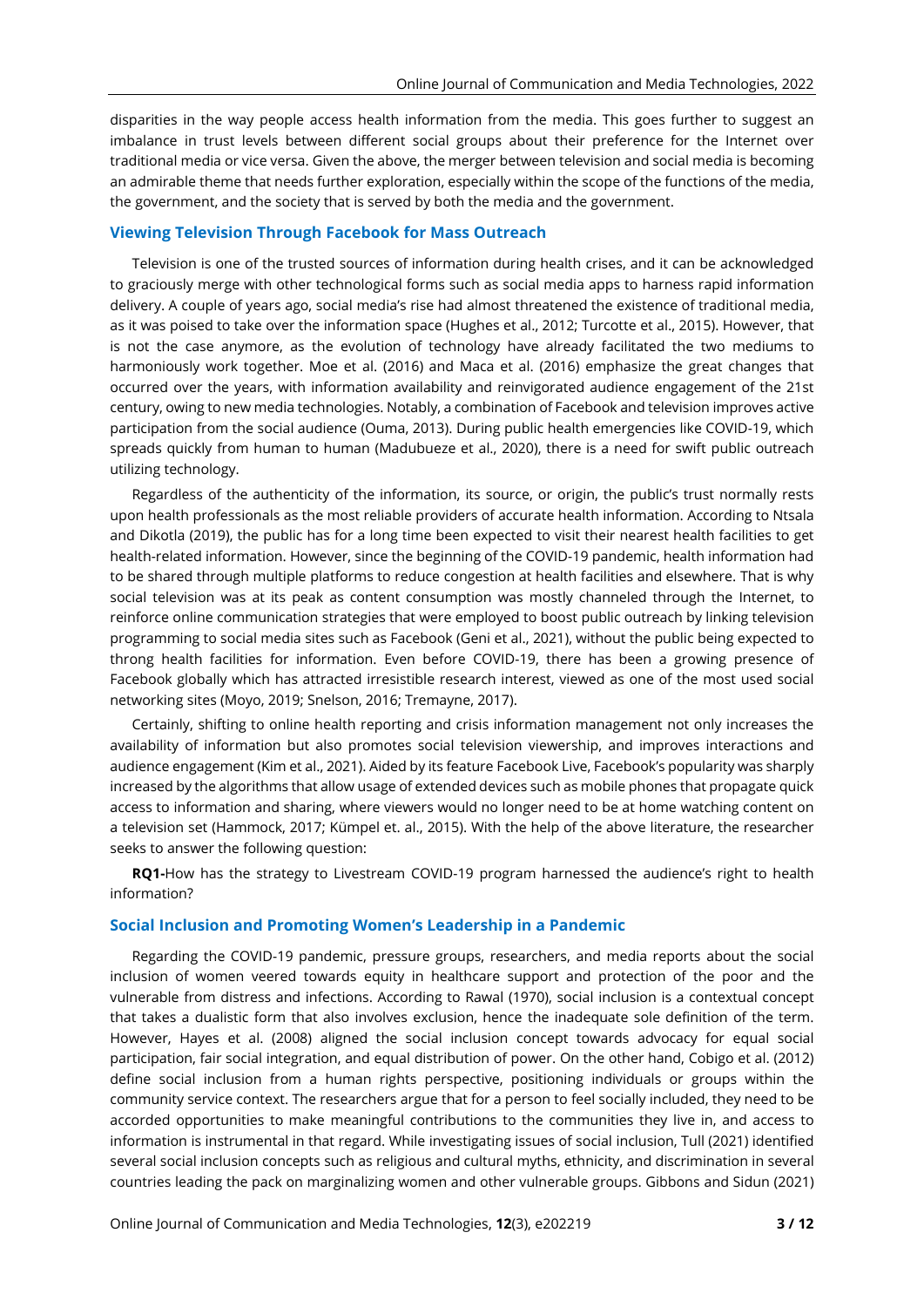and Otieno and Nkenyereye (2021) also postulate that women and girls were mostly affected by the downside of the pandemic repercussions, leading to the null presence instead of being on the forefront of the collective efforts to fight the pandemic.

Hardy et al. (2021), and Shahid and Pelling (2020) argue that there was visible mistrust towards women leadership, greatly influenced by the lack of suitable strategies for gender mainstreaming and implementation of the pandemic fighting approaches, save for the female health workers (frontline staff) who would carry the healthcare burden in the workplace and household responsibilities. These studies found other prevalent challenges associated with anxiety and mental breakdown, mostly affecting women and girls more than men and boys. Therefore, based on the social inclusion of women to be at the forefront of information management during the pandemic, the researcher seeks to answer the following question:

**RQ2-**To what extent did the program facilitate for social inclusion of women in managing information during the pandemic?

## **THEORETICAL FRAMEWORK: STRUCTURAL-FUNCTIONAL APPROACH AND INFORMATION PROPAGATION**

Within the structure of media and society, tenets of mass media's functional role position themselves within broader perspectives. As proposed by Talcott Parsons in the 1950s, structural-functionalism would later synchronize analytical and systems theories by roping in the idea of the media's role as an intersection of political economies, education, and authoritative philosophies (Münch, 2001). As a result, this theory has been debated at different levels.

#### **Perspectives of Structural Functionalism**

According to Anderson and Meyer (1975), both the theoretical and methodological grounds of functionalism in the media commonly recognize the media holistically, regardless of the medium. This kindles diverse discourses on the tangible 'functionality' of information dissemination taking a monomorphic form rather than distinct demarcations of operational boundaries. Additionally, Couldry (2004) suggested that the media function as a mediator in society. This process acts as a pivot between two fields, health, and human rights, in which the functions of members of a society are determined by the state of their health, and their psychological wellbeing (Amzat & Razum, 2014; Stam 2000). Also, Haslam et al. (2021) point out the merits of using media platforms to encourage community outreach where both the health authorities work together with community leaders and the media as an information propagation strategy during a crisis.

Drawing from Heal (2003), strategies applied in functionalism are resultants in answering societal needs of being, which include information sharing and collaboration. Within a wider spectrum of the media function in society, it is not surprising for the government to take the lead in providing the platform and resources for the community to utilize in spreading information and ultimately downsize the spread of the virus. Using functionalism as a theoretical base, this study attaches to Talcott Parsons's proposition that functionalism as a social theory treats all the systems of society as one and, is expected to pull together to make the system function better. Informed by that, the researcher then drew from the approach by Btv to invite different systems such as the government, non-governmental organizations (NGOs), parastatals, and private entities to the program, where they served the same interest of public education, awareness, collectivism in managing and control the spread of COVID-19. **Table 1** presents the categorized systems that formulated this study.

| Name        | Data group       |                   |
|-------------|------------------|-------------------|
|             | Frequency (n=98) | Percentage (100%) |
| Government  | 26               | 26.5              |
| <b>NGOs</b> | 30               | 30.6              |
| Parastatals | 13               | 13.3              |
| Private     | 29               | 29.6              |
| Total       | 98               | 100               |

**Table 1.** Descriptive statistics studio invitations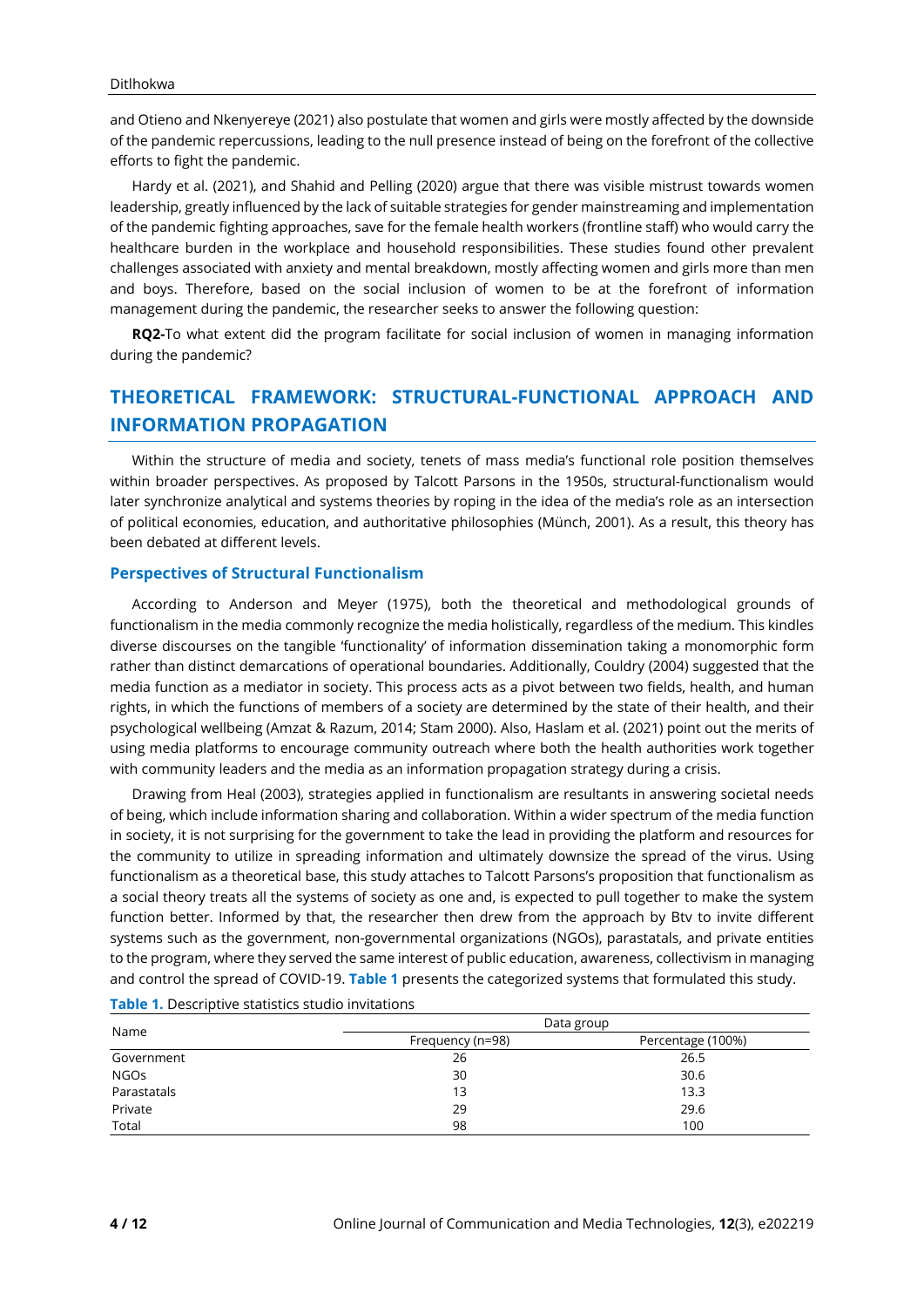#### **MATERIALS, PROCEDURES AND METHODS**

This study used content analysis based on primary data collected from videos streamed between March and June 2020 on the Btv Facebook page. Given the aim of this study as highlighted earlier, the data sample for content analysis was a selection of 36 videos (n=36), where the number of comments, viewership, and total reactions were analyzed from the streamed video posts (Peruta & Shields, 2018).

## **ANALYSIS**

The data were analyzed in two sets, starting with the counting of all the comments, reactions, and views that the program had attracted to inform question 1, which aimed to establish the status of information propagation through the program. The analysis also included probing into how topics were allocated across the different sectors that were selected for this study by order of relevance to the control and management, to determine whether the government dominated the discussions through more relevant and impactful topics or is it the community or both. The second attempt which aimed at addressing question 2, was to establish how the gender balance of those invited to speak on the television served the purpose of social inclusion of women during the pandemic, including topics that discussed the vulnerability of women and children during the pandemic. This was done by directly drawing from each selected episode by a way of counting the representations.

## **RESULTS**

## **RQ1-The Public Outreach Serving the Audience's Right to Health Information Based on Comments, Reactions, and Viewership**

#### *Comments*

In all the reviewed 36 episodes (videos), there were 424 comments, episode six recorded the highest number of comments (141) while episodes 2, 3, 5, 7, and 12 recorded the lowest (0) comments.

#### *Reactions*

2,505 reactions were recorded from the selected episodes. 2,289 (91%) were likes, with 181 (7%) heart reactions (love), 14 (1%) sad reactions, 10 (0.4%) angry reactions, 10 (0.4%) laughter reactions, and 1 (0.04%) wow reaction (see **Figure 1**), where April and May recorded the highest reactions than other months.



**Figure 1.** Audience reactions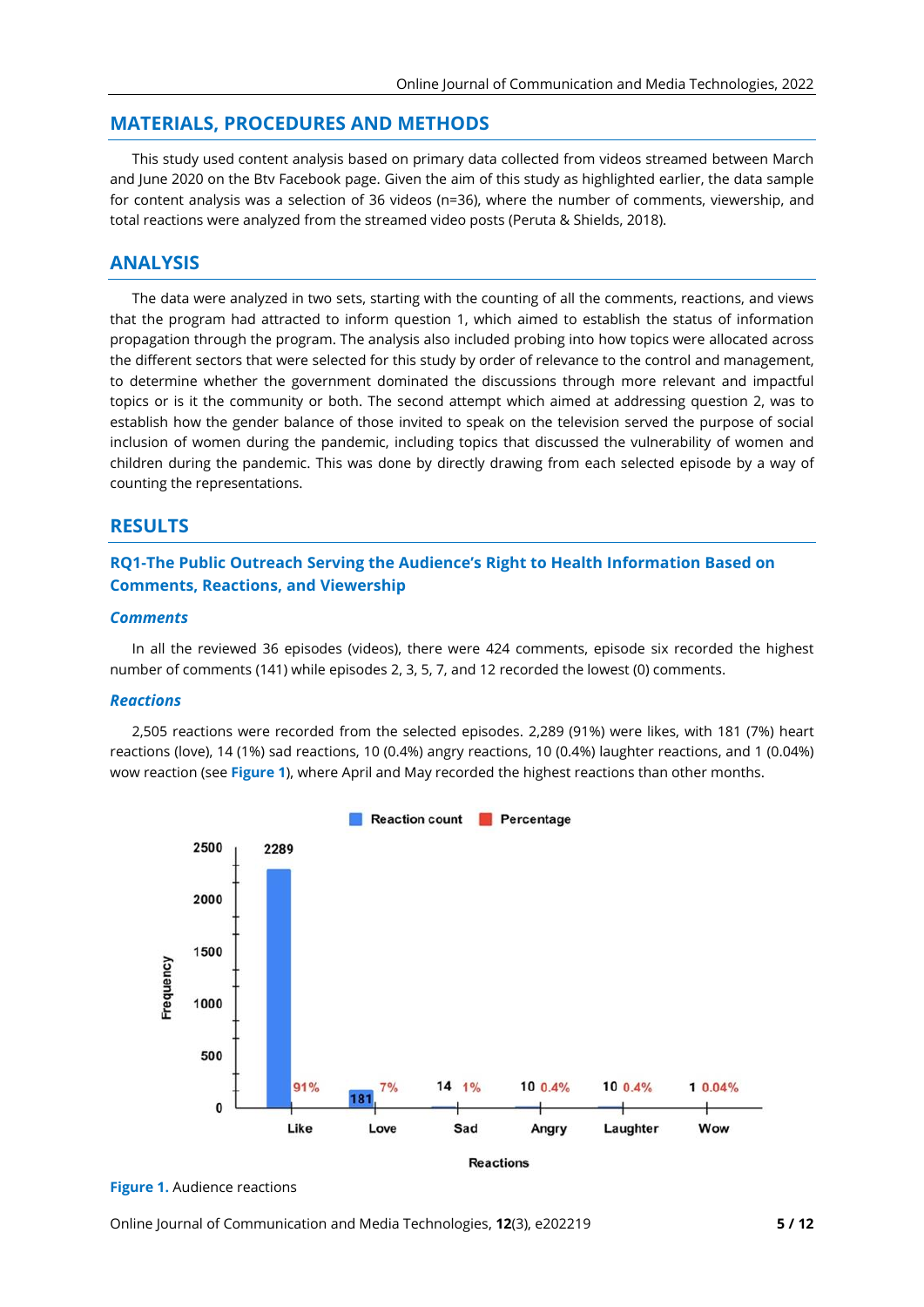#### *Viewership*

All the episodes accumulated 1,461,900 views between March and June 2020. March accounted for 90,000 (6%) views, April 544,000 (37%) views. May had 393,000 (27%) views and June 434,900 (30%) views (see **Figure 2**). The median percentage for viewership patterns was 28% while the mean percentage for viewership patterns was 25%. April recorded the highest viewership, which was 10% higher than the second-highest viewed month, June. At the beginning of the pandemic in March, viewership was very low.





## **RQ2: Social Inclusion: Gender Disparity in Leadership and Authority of Information**

Of the 98 studio guests, 73 (74.5%) were male, while 25 (25.5%) were females, displaying a difference of 48 (49%) (see **Figure 3**). The number of studio guests indicated a huge margin between men and women.



**Figure 3.** Gender representation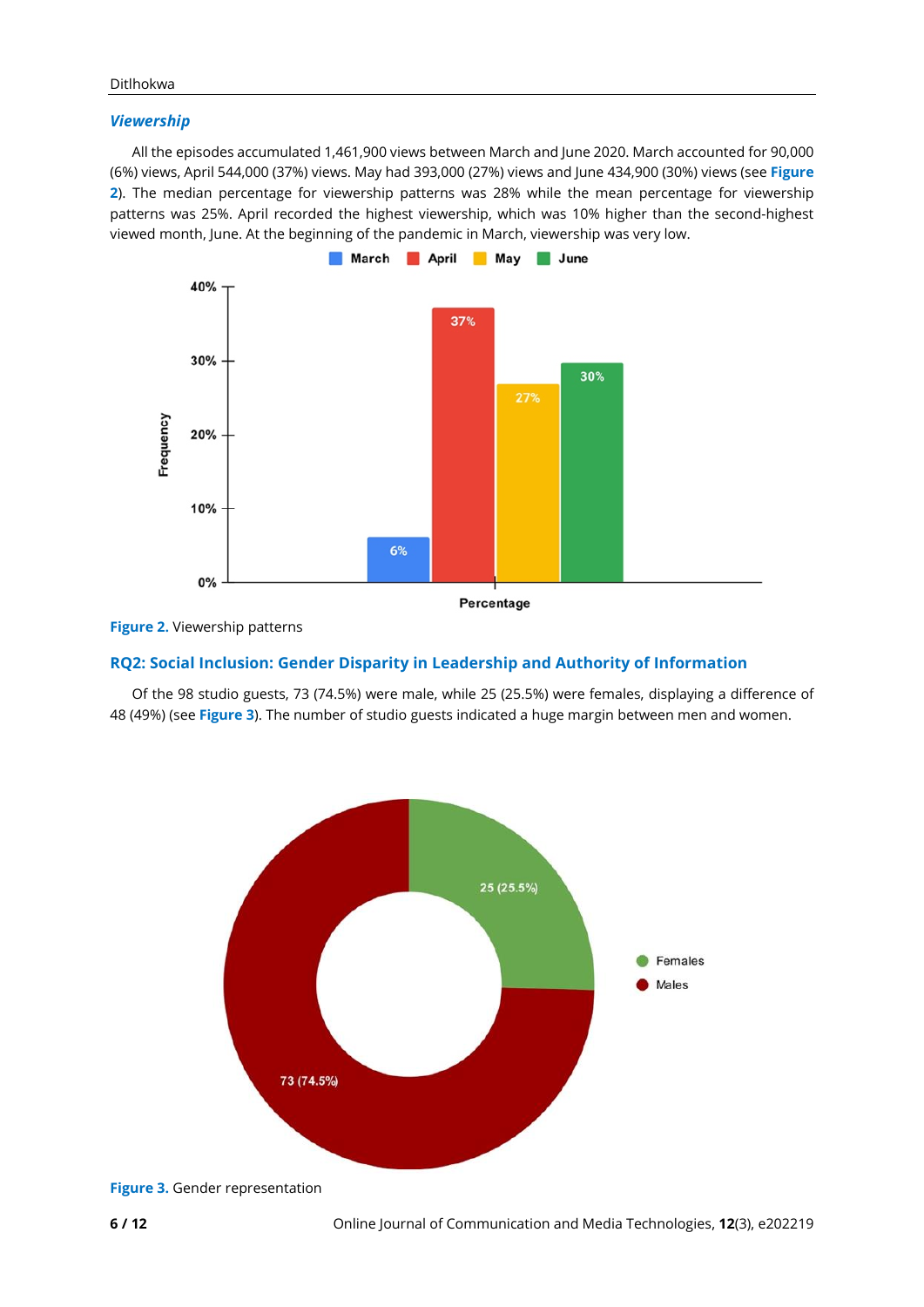## **DISCUSSION**

The number of comments revealed by the results denotes more than half of the episodes having been commented-on, compared to those that did not have any comments; also, a sizable number of them were real-time comments; those that were posted during the live stream, as identified by a timestamp depicting the exact time that they were posted. This further suggests the program was accessible to many viewers as a live stream than as a recorded program. Thus, the highest commented-on episode attracted 141 comments in total, where many questions, exchanges, and opinions converged in the comments section. The episode featured a cabinet minister who addressed the audience on labor-related matters at the height of a lockdown. Through the comments, a lot of interest was mostly drawn towards the informal sector partakers who demanded to know the government's position on their welfare during extreme social distancing.

Given the total recorded reactions in the results, a '*like'* reaction (represented by a thumb symbol), was the leading reaction used in each episode. Having accumulated 91% usage out of the total reactions to the program, it is worth noting that the program certainly became relevant and well-received by most of the Facebook audience. A '*like'* on a post signifies having interacted with the content, mostly in a positive way (Scissors et al., 2016), or even what Eranti and Lonkila (2015) argue to be an influencer of support from one follower to the other especially when users have a kind of connection to the post in question. Regardless of other reactions not being greatly used akin to a *'like'*, the audience still conveyed emotions using the available facial symbols [*laughter, wow, sad and angry*], and a *love* (heart) reaction that was introduced by Facebook in 2016 for global usage (Krug, 2016). Reactions such as '*sad'* and '*angry'* were mostly used to react to information from episodes that discussed sad news such as death announcements and the rising spread of the virus, whereas '*love,'* '*wow'* and '*laughter'* were neutrally dispersed around different episodes that did not bear any sad reports.

As indicated in the results, the program garnered over one million views of all the episodes between March and June. Previous studies have examined online video content 'views' for other social media platforms such as YouTube, and tallied this kind of viewership with content popularity, hinting at a high demand for COVID-19-related information during this period. Observing that April saw a rise in viewership surpassing other months that were studied, indeed there was a surge in online live-streamed television content viewership during the first months of the pandemic (Rajan, 2020). While they recognize the existing relationship between views and popularity, Ham and Lee, (2020) acknowledged that it would be inappropriate to hypothesize that high numbers in viewership would signal good content or high impact the content has, bearing in mind that proving whether the content is good or bad is a subjective matter, sanctioned at a personal level. On the other hand, there was a huge disparity in the viewership patterns for March and April, where the former only had 6% viewership compared to the latter with 37% as shown in **Figure 2**. Given that this program started broadcasting content immediately after COVID-19 was declared a pandemic, it had been evident in the past that television viewing had been on the decline and was revived by the demand for pandemic-related content (Túñez-López et al., 2020). This could suggest that in March, television had just begun to regain momentum as an information tool.

Deriving from its name 'COVID-19 Botswana Responds', it is a delineation that the program meant to respond to or publicize Botswana's efforts towards fighting the pandemic. The topics discoursed more about the control, management, and prevention of the COVID-19 spread. These topics reflected on ideas by professionals coming from both the government and civil society groups to discuss their mandate to collaborate in the fight against the virus, including individuals who were affected by the virus, either through the loss of their family members or being survivors. This shows an effort made to harness the new and available information about the state of the country in the fight against the virus. As a state-owned television station, Btv succeeded in safeguarding public safety by providing daily updates on different topics and using real subjects (individuals) to address issues related to the containment of COVID-19.

Strategically, there was a mix of guests, not only coming from government departments but also from civil society organizations, academics, and independent health professionals to share their efforts in the fight against COVID-19. Lin et al. (2017), and Marston et al. (2020) underscored the importance of community leadership engagement as a strategy for public outreach and project management during health crises,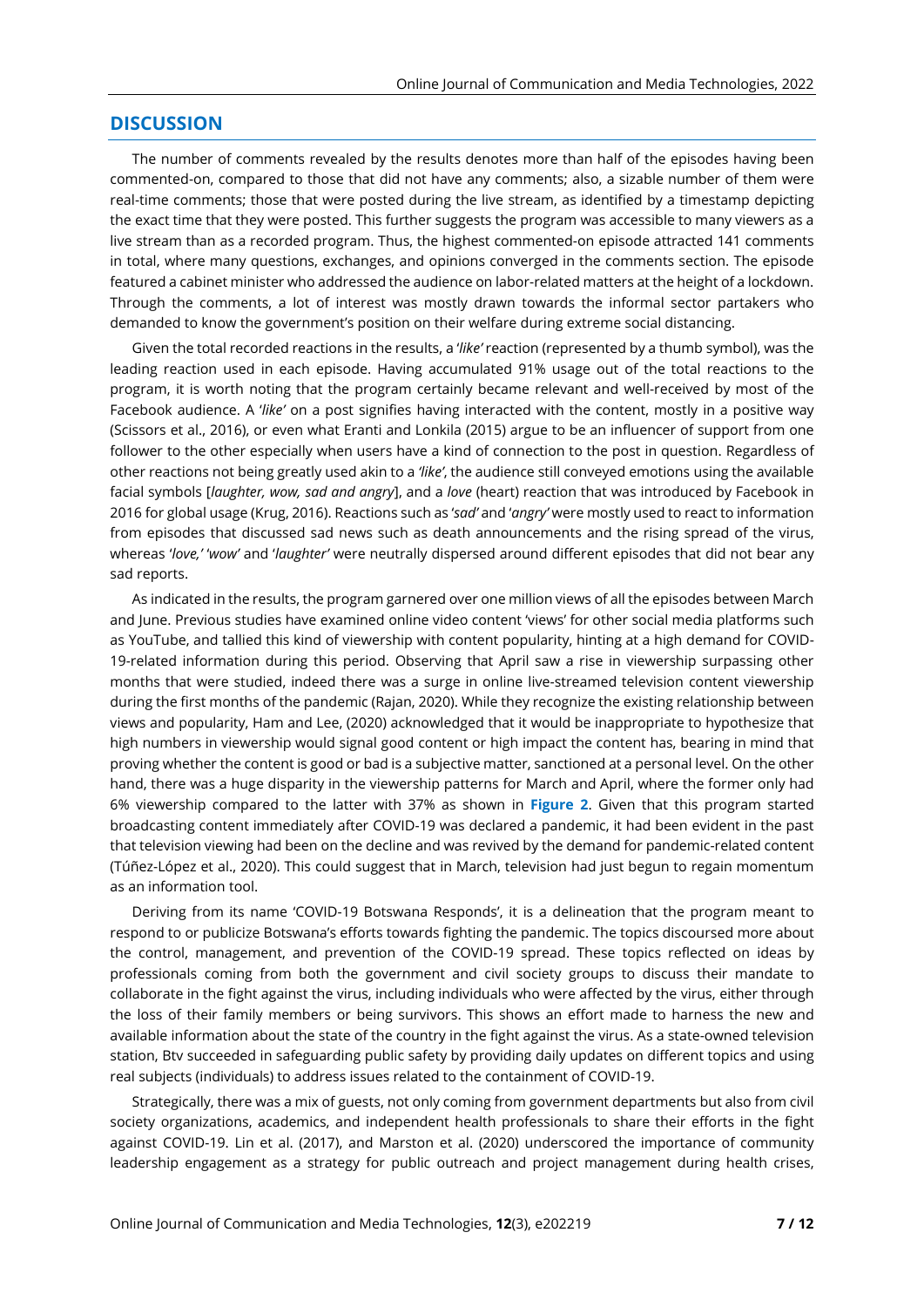drawing from the Tsunami occurrence in Japan, and the active participation of non-governmental actors during the COVID-19 pandemic recently.

Although the positioning of the topics tilted towards the mandate of the government through its ministries and departments, it, however, showed the sensitivity of COVID-19 related information and handled it in the highest regard. Hence, using the program to ensure more credibility on the information released for public consumption, with the involvement of community leaders from different sectors. Meanwhile, even when nongovernmental organizations' representatives were invited for discussions, most of the time, the government mandate of being at the forefront of fighting the pandemic was repeatedly emphasized. Researchers have presented varied findings on the power of television in shaping peoples' thinking and influencing behavior (Enikolopov & Petrova, 2017) and the influence of content on social networks. On repeated occasions, the program used the invited community leaders to remind the public about adhering to the COVID-19 protocols, including movement restrictions, washing hands with clean water and soap, sanitizing, wearing masks, etc. It should also, be noted that the way questions were molded, was mostly for guests to provide formal responses to either an ongoing public outcry or the potential misunderstanding about the virus; positioning the government and stakeholders at the forefront in the fight against the pandemic.

The program constructively considered the use of both male and female subjects in the studio discussions. However, a ratio of 74.5% of males against 25.5% of females as studio guests for the program indicates that leveling the playfield, to have women playing more leadership roles in the fight against pandemics is still a daunting task. Also worth noting is the program (COVID-19 Botswana Responds) lacked topics that specifically discussed the social inclusion of women and children and their vulnerability during the pandemic. Otherwise, discussions were fully dominated by the control and management of the pandemic from the government level to NGOs, addressing issues of health for all, proper information management, and the status of the country through public partnerships in spreading awareness. The fact that the two presenters who hosted the program were both females still did not prove a balanced gender representation in the program, especially with the everyday faces that the audience would see in-studio discussions, deliberating on the management efforts to deal with the pandemic. In history, women have been underrepresented in television programming (Martinez-Sheperd, 2006). This has the potential to affect the effectiveness of the program, despite the message of the program being well received. Some audiences may prefer or get motivated when being addressed by the gender they associate well with than the opposite gender. According to Nathanson et al. (1997), men and women have a history of using television differently, which stems from their psychological connections and stereotypical gender sympathy.

## **CONCLUSIONS, LIMITATIONS AND FUTURE RESEARCH**

Information about the COVID-19 pandemic was fairly disseminated by Btv, given that, it was provided simultaneously both on its satellite network and Facebook page (live-stream) and viewership was satisfactory on their Facebook page as the program was educative and addressed a wide range of issues. The ultimate reach of the populace is evidenced by their interest to interact with the program by watching, commenting, and reacting during the live-streaming of every episode having attracted over one million views. It is worth noting that many of the guests were specialists in different fields, community leaders, and volunteers. The strategy to live-stream the program on Facebook also boosted its accessibility as it offered convenient options for accessing information about COVID-19. Furthermore, the strategic naming of topics was highly relevant to the fight against the pandemic and to spread more information about programs and initiatives in place that the communities participate through. Despite having adequately propagated health information, gender equality was overlooked, especially in the representation of females in key strategic leadership positions either in their communities or in government and parastatals in which the ratio for males and females was wider, where females could not even reach the half margin of the total representation. This study, therefore, suggests that in future programming by Btv, social inclusion to empower women as voices of authority on issues of communal concern be utilized. This study also recommends that future studies conducted in this area could explore viewers' perceptions on issues of gender representation by drawing an assessment of a similar television program from a different country, to establish the different ways in which gender issues are dealt with during a pandemic.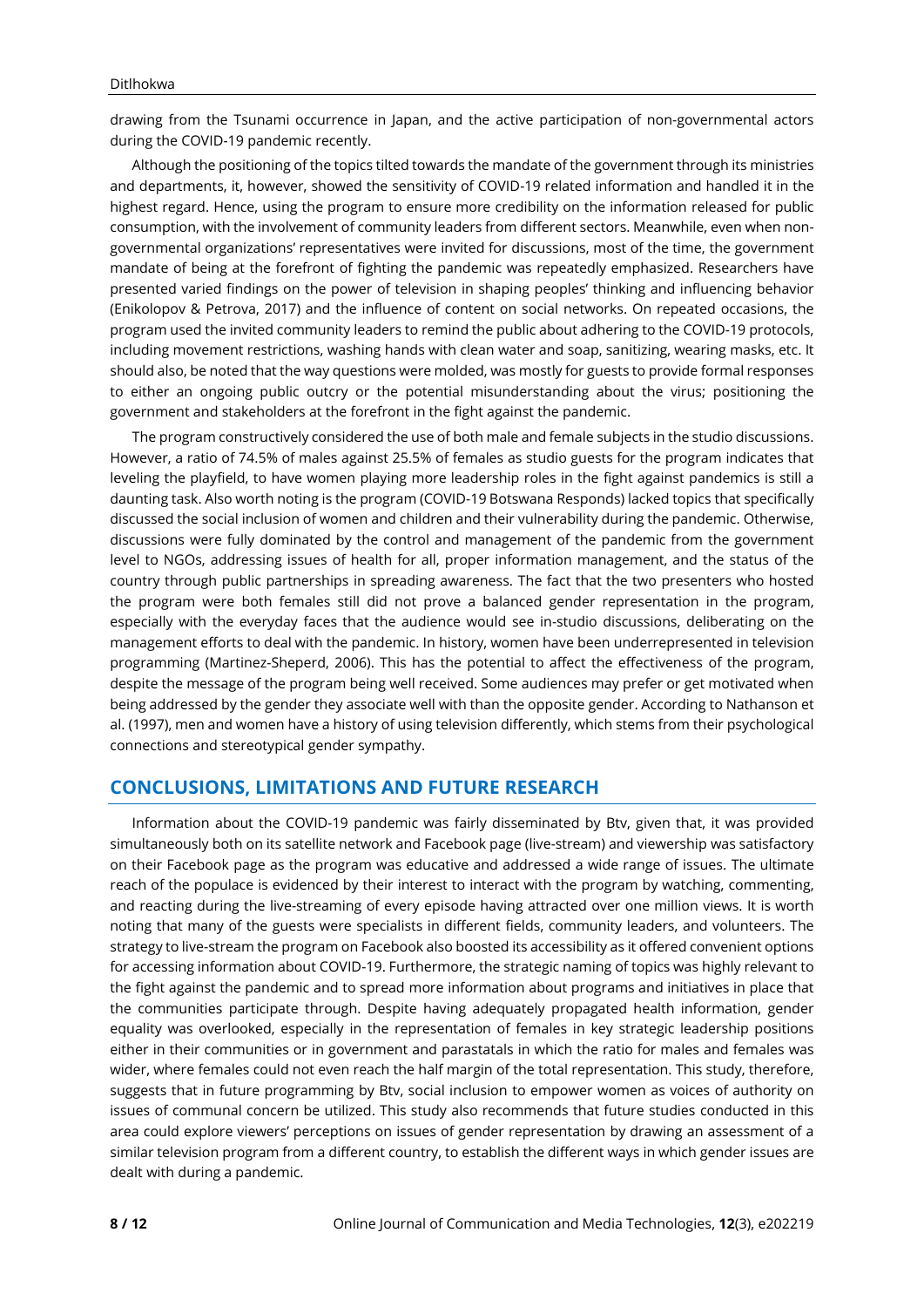**Funding:** The author received no financial support for the research and/or authorship of this article.

**Declaration of interest:** The author declares no competing interest.

**Data availability:** Data generated or analyzed during this study are available from the author on request.

## **REFERENCES**

- Amzat, J., & Razum, O. (2014). *Medical sociology in Africa*. Springer International Publishing. <https://doi.org/10.1007/978-3-319-03986-2>
- Anderson, J. A., & Meyer, T. P. (1975). Functionalism and the mass media. *Journal of Broadcasting*, *19*(1), 11-22. <https://doi.org/10.1080/08838157509363766>
- Balule, T. B. (2013). Public service broadcasters or government mouthpieces–An appraisal of public service broadcasting in Botswana. *SCRIPTed*, *10*(1), 77-92. <https://doi.org/10.2966/scrip.100113.77>
- Brownson, R. C., Burke, T. A., Colditz, G. A., & Samet, J. M. (2020). Reimagining public health in the aftermath of a pandemic. *American Journal of Public Health*, *110*(11), 1605-1610. <https://doi.org/10.2105/AJPH.2020.305861>
- Chaudhry, B., Wang, J., Wu, S., Maglione, M., Mojica, W., Roth, E., Morton, S. C., & Shekelle, P. G. (2006). Systematic review: Impact of health information technology on quality, efficiency, and costs of medical care. *Annals of Internal Medicine*, *144*(10), 742-752. [https://doi.org/10.7326/0003-4819-144-10-](https://doi.org/10.7326/0003-4819-144-10-200605160-00125) [200605160-00125](https://doi.org/10.7326/0003-4819-144-10-200605160-00125)
- Cheol Seong, S., Kim, Y.-Y., Khang, Y.-H., Heon Park, J., Kang, H.-J., Lee, H., Do, C.-H., Song, J.-S., Hyon Bang, J., Ha, S., Lee, E.-J., & Ae Shin, S. (2016). Data resource profile: The national health information database of the national health insurance service in South Korea. *International Journal of Epidemiology, 46*(3), 799- 800. <https://doi.org/10.1093/ije/dyw253>
- Cobigo, V., H. Ouelette-Kuntz, R. Lysaght, and L. Martin. (2012). Shifting our conceptualization of social inclusion. *Stigma Research and Action, 2*(2), 75-84. <https://doi.org/10.5463/sra.v1i3.45>
- Collins, P. A., Abelson, J., Pyman, H., & Lavis, J. N. (2006). Are we expecting too much from print media? An analysis of newspaper coverage of the 2002 Canadian healthcare reform debate. *Social Science & Medicine*, *63*(1), 89-102. <https://doi.org/10.1016/j.socscimed.2005.12.012>
- Couldry, N. (2004). Theorising media as practice. *Social Semiotics*, *14*(2), 115-132. <https://doi.org/10.1080/1035033042000238295>
- Covello, V., & Hyer, R. (2005). *Effective media communication during public health emergencies: A WHO field guide*. [https://epdf.pub/effective-media-communication-during-public-health-emergencies-a-who-field-guide.](https://epdf.pub/effective-media-communication-during-public-health-emergencies-a-who-field-guide.html) [html](https://epdf.pub/effective-media-communication-during-public-health-emergencies-a-who-field-guide.html)
- Cucinotta, D., & Vanelli, M. (2020). WHO declares COVID-19 a pandemic. *Acta Bio Medica Atenei Parmensis*, *91*(1), 157-160. <https://doi.org/10.23750/abm.v91i1.9397>
- Demuyakor, J., Nyatuame, I. N., & Obiri, S. (2021). Unmasking COVID-19 vaccine "infodemic" in the social media. *Online Journal of Communication and Media Technologies*, *11*(4), e202119. <https://doi.org/10.30935/ojcmt/11200>
- Duraisamy, B., Rathinaswamy, J., & Sengottaiyan, K. (2020). Social media reigned by information or misinformation about COVID-19: A phenomenological study. *SSRN Electronic Journal, 09*(03), 585-602. <https://doi.org/10.2139/ssrn.3596058>
- Enders, A. M., Uscinski, J. E., Klofstad, C., & Stoler, J. (2020). The different forms of COVID-19 misinformation and their consequences. *Harvard Kennedy School Misinformation Review*. [https://doi.org/10.37016/mr-](https://doi.org/10.37016/mr-2020-48)[2020-48](https://doi.org/10.37016/mr-2020-48)
- Enikolopov, R., & Petrova, M. (2017). Mass media and its influence on behaviour. *CREI*, *Centre de Recerca en Economia Internacional* [*International Economics Research Center*]. [https://crei.cat/wpcontent/uploads/2018/03/Opuscle44\\_ENG.pdf](https://crei.cat/wpcontent/uploads/2018/03/Opuscle44_ENG.pdf)
- Eranti, V., & Lonkila, M. (2015). The social significance of the Facebook Like button. *First Monday, 20*(6). <https://doi.org/10.5210/fm.v20i6.5505>
- Geni, G. L., Briandana, R., & Umarella, F. H. (2021). The strategies of television broadcast during the COVID-19 pandemic: A case study on Indonesian television. *Jurnal Komunikasi: Malaysian Journal of Communication* [*Journal of Communication: Malaysian Journal of Communication*], *37*(2), 243-256. <https://doi.org/10.17576/JKMJC-2021-3702-15>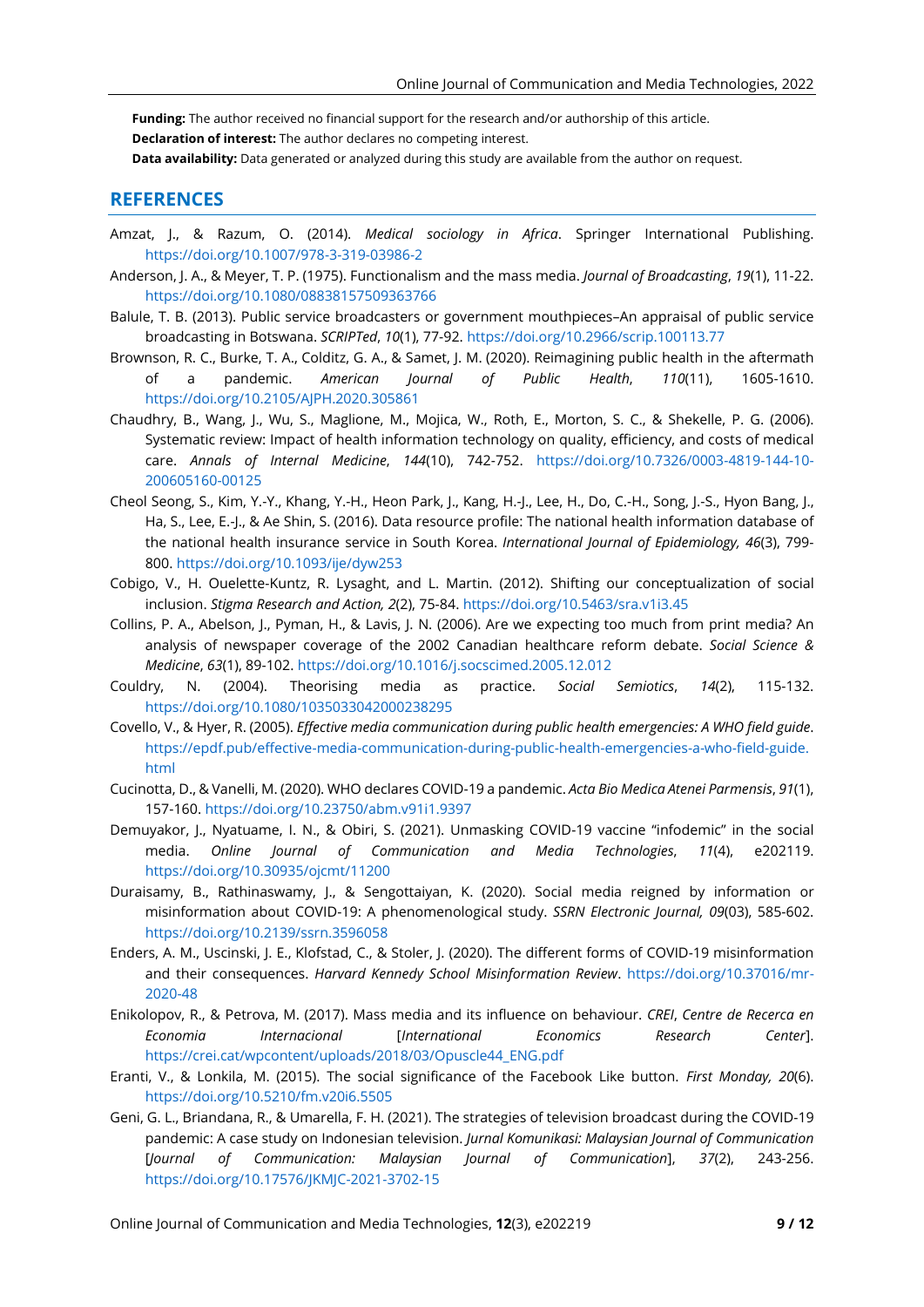- Gibbons, J. L., & Sidun, N. M. (2021). Global women during the COVID-19 pandemic: Vulnerabilities and strengths. *International Perspectives in Psychology*, *10*(3), 127-129. [https://doi.org/10.1027/2157-](https://doi.org/10.1027/2157-3891/a000025) [3891/a000025](https://doi.org/10.1027/2157-3891/a000025)
- Gruskin, S. (2004). What are health and human rights? *The Lancet*, *363*(9405), 329. [https://doi.org/10.1016/S0140-6736\(03\)15399-8](https://doi.org/10.1016/S0140-6736(03)15399-8)
- Ham, M., & Lee, S. W. (2020). Factors affecting the popularity of video content on live-streaming services: Focusing on V Live, the South Korean live-streaming service. *Sustainability, 12*(5), 1784. <https://doi.org/10.3390/su12051784>
- Hammock, L. A. (2017). *The adoption of Facebook live for internet news broadcast by local television affiliates: A creative project* [Masters of Arts Thesis], Ball State University, Graduate School, Indiana.
- Hardy, L. J., Mana, A., Mundell, L., Benheim, S., Morales, K. T., & Sagy, S. (2021). Living in opposition: How women in the United States cope in spite of mistrust of federal leadership during the pandemic of COVID‐19. *Journal of Community Psychology*, *49*(6), 2059-2070. <https://doi.org/10.1002/jcop.22544>
- Haslam, S. A., Steffens, N. K., Reicher, S. D., & Bentley, S. V. (2021). Identity leadership in a crisis: A 5R framework for learning from responses to COVID‐19. *Social Issues and Policy Review*, *15*(1), 35-83. <https://doi.org/10.1111/sipr.12075>
- Haug, N., Geyrhofer, L., Londei, A., Dervic, E., Desvars-Larrive, A., Loreto, V., Pinior, B., Thurner, S., & Klimek, P. (2020). Ranking the effectiveness of worldwide COVID-19 government interventions. *Nature Human Behaviour*, *4*(12), 1303-1312. <https://doi.org/10.1038/s41562-020-01009-0>
- Hayes, A., Gray, M., & Edwards, B. (2008). *Social inclusion: Origins, concepts and key themes*. Social Inclusion Unit, Department of the Prime Minister and Cabinet.
- Heal, J. (2003). *Mind, reason and imagination: Selected essays in philosophy of mind and language*. Cambridge University Press. <https://doi.org/10.1017/CBO9780511615894>
- Heidari, S., Ahumada, C., & Kurbanova, Z. (2020). Towards the real-time inclusion of sex- and agedisaggregated data in pandemic responses. *BMJ Global Health*, *5*(10), e003848. <https://doi.org/10.1136/bmjgh-2020-003848>
- Hughes, D. J., Rowe, M., Batey, M., & Lee, A. (2012). A tale of two sites: Twitter vs. Facebook and the personality predictors of social media usage. *Computers in Human Behavior*, *28*(2), 561-569. <https://doi.org/10.1016/j.chb.2011.11.001>
- Jansen, W. S., Otten, S., & van der Zee, K. I. (2017). Being different at work: How gender dissimilarity relates to social inclusion and absenteeism. *Group Processes & Intergroup Relations*, *20*(6), 879-893. <https://doi.org/10.1177/1368430215625783>
- Kalabikhina, I. E. (2020). Demographic and social issues of the pandemic. *Population and Economics*, *4*(2), 103- 122. <https://doi.org/10.3897/popecon.4.e53891>
- Kim, J., Merrill Jr., K., Collins, C., & Yang, H. (2021). Social TV viewing during the COVID-19 lockdown: The mediating role of social presence. *Technology in Society*, *67*, 101733. <https://doi.org/10.1016/j.techsoc.2021.101733>
- King, A. (2020). Fast news or fake news?: The advantages and the pitfalls of rapid publication through pre‐ print servers during a pandemic. *EMBO Reports*, *21*(6), e5081[7.https://doi.org/10.15252/embr.202050817](https://doi.org/10.15252/embr.202050817)
- Krug, S. 2016. *Reactions now available globally*. [https://about.fb.com/news/2016/02/reactions-now-available](https://about.fb.com/news/2016/02/reactions-now-available-globally/)[globally/](https://about.fb.com/news/2016/02/reactions-now-available-globally/)
- Kümpel, A. S., Karnowski, V., & Keyling, T. (2015). News sharing in social media: A review of current research on news sharing users, content, and networks. *Social Media+Society*, *1*(2), 205630511561014. <https://journals.sagepub.com/doi/10.1177/2056305115610141>
- Lin, Y., Kelemen, M., & Kiyomiya, T. (2017). The role of community leadership in disaster recovery projects: Tsunami lessons from Japan. *International Journal of Project Management*, *35*(5), 913-924. <https://doi.org/10.1016/j.ijproman.2016.09.005>
- Maca, V. M. M., Diaz, V. G., Espada, J. P., & Semwal, V. B. (2016). Measurement of viewer sentiment to improve the quality of television and interactive content using adaptive content. In *Proceedings of the 2016 International Conference on Electrical, Electronics, and Optimization Techniques* (pp. 4445-4450). <https://doi.org/10.1109/ICEEOT.2016.7755559>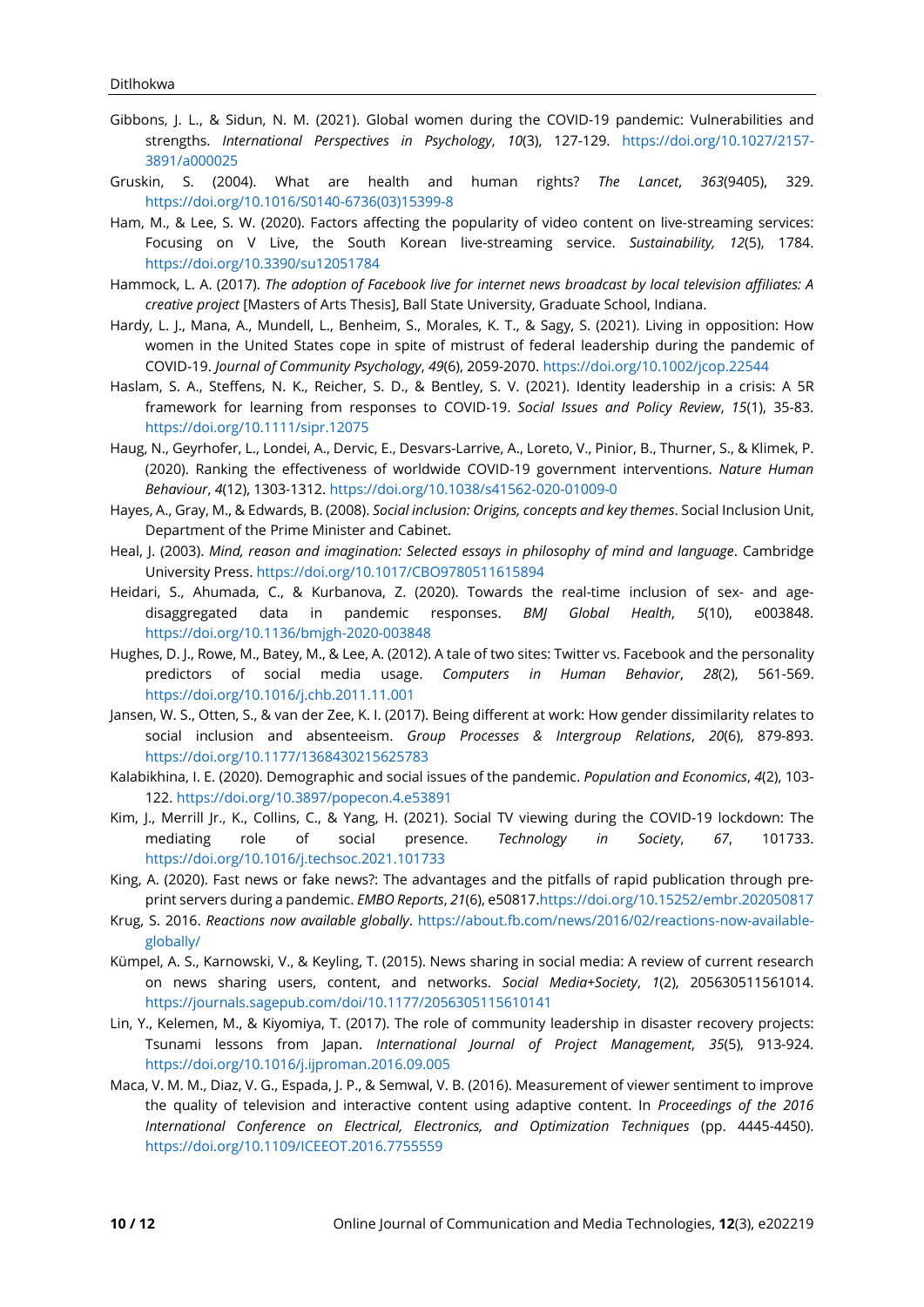- Madubueze, C. E., Dachollom, S., & Onwubuya, I. O. (2020). Controlling the spread of COVID-19: Optimal control analysis. *Computational and Mathematical Methods in Medicine, 2020,* 6862516. <https://doi.org/10.1155/2020/6862516>
- Mann, J. M. (1996). Health and human rights. *BMJ*, *312*(7036), 924-925. <https://doi.org/10.1136/bmj.312.7036.924>
- Marston, C., Renedo, A., & Miles, S. (2020). Community participation is crucial in a pandemic. *The Lancet*, *395*(10238), 1676-1678. [https://doi.org/10.1016/S0140-6736\(20\)31054-0](https://doi.org/10.1016/S0140-6736(20)31054-0)
- Martinez-Sheperd, I. (2006). Portrayals of women in prime time reality TV programs [Master's thesis, Iowa State University]. <https://doi.org/10.31274/rtd-180813-14591>
- Moe, H., Poell, T., & van Dijck, J. (2016). Rearticulating audience engagement: Social media and television. *Television & New Media*, *17*(2), 99-107. <https://doi.org/10.1177/1527476415616194>
- Mosanako, S. (2014). *Television in Botswana: Development and policy perspectives* [Doctoral dissertation, The University of Queensland]. <https://core.ac.uk/download/pdf/43366076.pdf>
- Moyo, C. (2019). Social media, civil resistance, the Varakashi factor and the shifting polemics of Zimbabwe's social media "war." *Global Media Journal: African Edition, 12(*1), 1-36.
- Münch, R. (2001). Functionalism, history of. In *Proceedings of the International Encyclopedia of the Social & Behavioral Sciences* (pp. 5838-5844). Elsevier. <https://doi.org/10.1016/B0-08-043076-7/00069-3>
- Nathanson, A. I., Perse, E. M., & Ferguson, D. A. (1997). Gender differences in television use: An exploration of the instrumental‐expressive dichotomy. *Communication Research Reports*, *14*(2), 176-188. <https://doi.org/10.1080/08824099709388659>
- Ntsala, M., & Dikotla, M. (2019). *Equal access to health information in Africa: A dream or reality?* <http://ulspace.ul.ac.za/handle/10386/2703>
- Otieno, M. K., & Nkenyereye, L. (2021). Effects of pandemics on migrant communities: Analysis of existing sources. *Religions*, *12*(5), 289. <https://doi.org/10.3390/rel12050289>
- Ouma, N. C. (2013). Effects of social media on content of local television programs in Kenya: A case study of Citizen *TV's Gospel Sunday Show* [Master's thesis, University of Nairobi].
- Parsons, J. (2018). What happens to Facebook live videos after you stream? *Boostlikes.com*. <https://boostlikes.com/blog/2018/07/facebook-live-videos-stream>
- Peruta, A., & Shields, A. B. (2018). Marketing your university on social media: A content analysis of Facebook post types and formats. *Journal of Marketing for Higher Education*, *28*(2), 175-191. <https://doi.org/10.1080/08841241.2018.1442896>
- Polgreen, P. M., Chen, Y., Pennock, D. M., & Nelson, F. D. (2008). Using internet searches for influenza Ssurveillance. *Clinical Infectious Diseases*, *47*(11), 1443-1448. <https://doi.org/10.1086/593098>
- Radwan, E., & Radwan, A. (2020). The spread of the pandemic of social media panic during the COVID-19 outbreak. *European Journal of Environment and Public Health*, *4*(2), em0044. <https://doi.org/10.29333/ejeph/8277>
- Rajan, A. (2020). *TV watching and online streaming surge during lockdown*. [https://www.bbc.com/news/entertain](https://www.bbc.com/news/entertainment-arts-53637305#:~:text=By%20the%20end%20of%20June,than%20this%20time%20last%20year) [ment-arts-53637305#:~:text=By%20the%20end%20of%20June,than%20this%20time%20last%20year](https://www.bbc.com/news/entertainment-arts-53637305#:~:text=By%20the%20end%20of%20June,than%20this%20time%20last%20year)
- Rawal, N. (1970). Social inclusion and exclusion: A review. *Dhaulagiri Journal of Sociology and Anthropology*, *2*, 161-180. <https://doi.org/10.3126/dsaj.v2i0.1362>
- Sato, K., Viswanath, K., Hayashi, H., Ishikawa, Y., Kondo, K., Shirai, K., Kondo, N., Nakagawa, K., & Kawachi, I. (2019). Association between exposure to health information and mortality: Reduced mortality among women exposed to information via TV programs. *Social Science & Medicine*, *221*, 124-131. <https://doi.org/10.1016/j.socscimed.2018.12.019>
- Scanfeld, D., Scanfeld, V., & Larson, E. L. (2010). Dissemination of health information through social networks: Twitter and antibiotics. *American Journal of Infection Control*, *38*(3), 182-188. <https://doi.org/10.1016/j.ajic.2009.11.004>
- Scissors, L., Burke, M., & Wengrovitz, S. (2016). What's in a like?: Attitudes and behaviors around receiving Likes on Facebook. In *Proceedings of the 19th ACM Conference on Computer-Supported Cooperative Work & Social Computing* (pp. 1501-1510). <https://doi.org/10.1145/2818048.2820066>
- Shahid, S., & Pelling, M. (2020). *Leaving no one behind in tomorrow's cities: Strengthening gender, intersectionality and social inclusion in the COVID-19 crisis and beyond*. <https://doi.org/10.7488/ERA/1013>